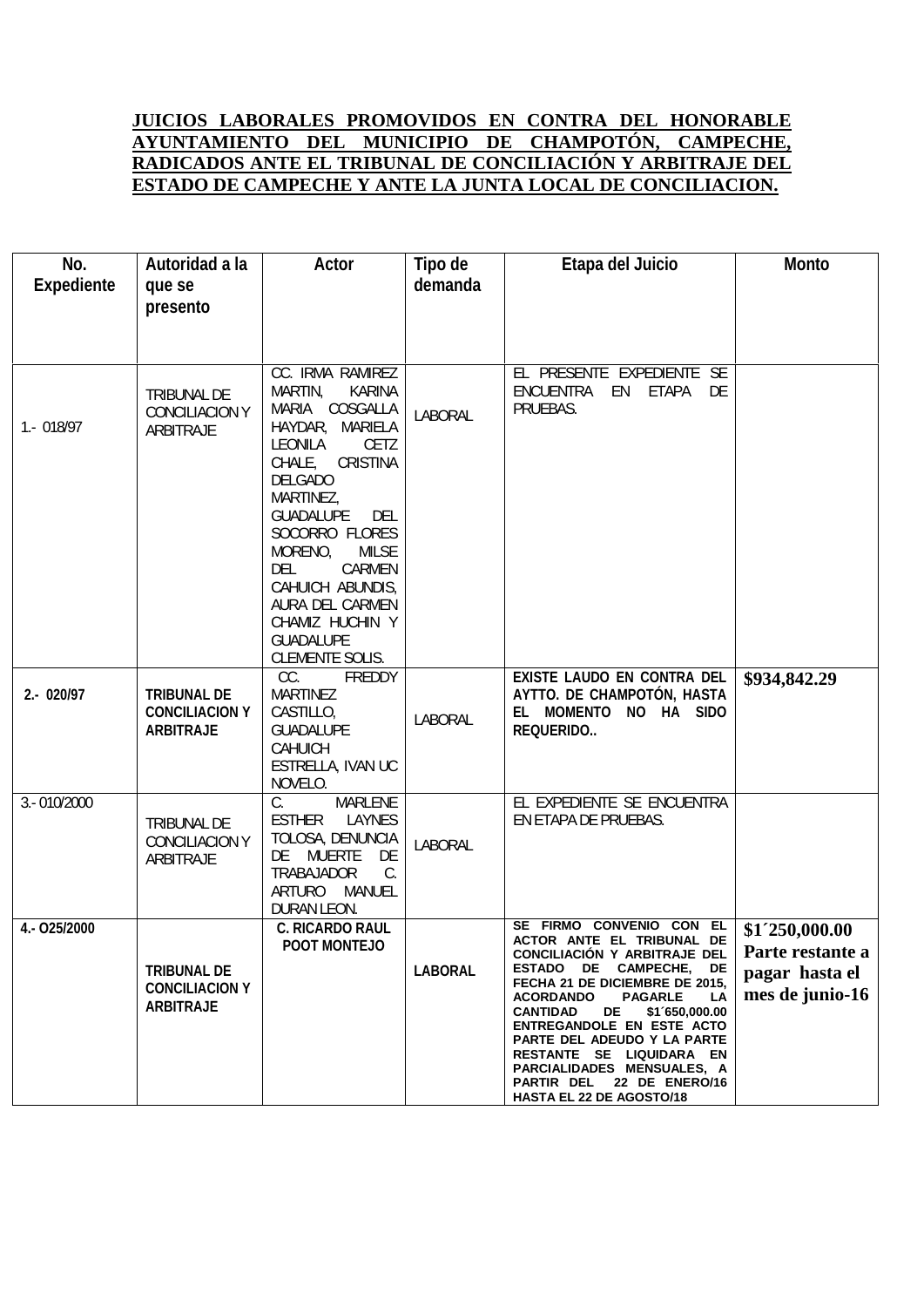| 5 .- 050/2000  | <b>TRIBUNAL DE</b><br><b>CONCILIACION Y</b><br><b>ARBITRAJE</b> | <b>C. MARLENE</b><br><b>ESTHER LAYNES</b><br><b>TOLOSA</b>                                                                       | <b>LABORAL</b> | <b>EXISTE LAUDO EN CONTRA DEL</b><br>H. AYTTO, EL CUAL HA SIDO<br><b>REQUERIDO</b><br><b>NO</b><br>SE<br><b>EMBARGARON BIENES Y SE</b><br>REINSTALO A LA TRABAJADORA,<br>POR EL MOMENTO NO<br>HA<br>REQUERIDO DE NUEVO<br>LA<br>EJECUCIÓN DEL LAUDO | 964,515.56                 |
|----------------|-----------------------------------------------------------------|----------------------------------------------------------------------------------------------------------------------------------|----------------|-----------------------------------------------------------------------------------------------------------------------------------------------------------------------------------------------------------------------------------------------------|----------------------------|
| 6 - 081/2000   | <b>TRIBUNAL DE</b><br><b>CONCILIACION Y</b><br><b>ARBITRAJE</b> | C. JORGE RUBEN<br><b>NUÑEZ GONGORA</b>                                                                                           | <b>LABORAL</b> | <b>EXISTE LAUDO EN CONTRA DEL</b><br>H. AYTTO,<br>NO HA<br><b>SIDO</b><br><b>REQUERIDO.</b>                                                                                                                                                         | $\mathbf{\$}$<br>13,975.83 |
| 7 .- 083/2000  | <b>TRIBUNAL DE</b><br><b>CONCILIACION Y</b><br><b>ARBITRAJE</b> | <b>C. FERNANDO</b><br><b>ENRIQUE</b><br><b>HERNANDEZ</b><br><b>PENICHE</b>                                                       | <b>LABORAL</b> | EXISTE LAUDO EN CONTRA DEL<br>H. AYYTO DE CHAMPOTÓN, EL<br><b>ACTOR INTERPUSO AMPARO</b><br>INDIRECTO EN CONTRA DEL H.<br>AYTTO. POR OMISION DE PAGO<br>DE LAUDO, MISMO JUICIO DE<br><b>GARANTIAS PENDIENTE</b><br>DE<br><b>RESOLUCIÓN.</b>         | \$<br>956,252.63           |
| 8 - 098/2000   | <b>TRIBUNAL DE</b><br><b>CONCILIACION Y</b><br><b>ARBITRAJE</b> | <b>C. MARIO SANCHEZ</b><br><b>CERVANTES Y</b><br><b>MARTIN SANTOS</b><br>ELIGIO.                                                 | <b>LABORAL</b> | <b>EXISTE LAUDO EN CONTRA DEL</b><br>H. AYTTO, NO SE HA REQUERIDO<br>EL PAGO DEL LAUDO.                                                                                                                                                             | \$<br>43,737.38            |
| 09.-100/2000   | <b>TRIBUNAL DE</b><br><b>CONCILIACION Y</b><br><b>ARBITRAJE</b> | C. MANUEL JOSE<br><b>QUINTAL VERDEJO</b>                                                                                         | <b>LABORAL</b> | EXISTE LAUDO EN CONTRA DEL<br>H. AYTTO. SE ENBARGARON<br><b>CUENTAS BANCARIAS</b>                                                                                                                                                                   | \$1,219,534.17             |
| 10 .- 105/2000 | <b>TRIBUNAL DE</b><br>CONCILIACION Y<br><b>ARBITRAJE</b>        | CC. OLIVIA ALONSO<br>DELGADO,<br><b>BERENICE PEREZ</b><br>LANZ, SANTA<br><b>XOCHITL DURANY</b><br><b>DALIA VAZQUEZ</b><br>BRITO. | <b>LABORAL</b> | SE ENCUENTRA EN ETAPA DE<br>CIERRE DE INSTRUCCIÓN.                                                                                                                                                                                                  |                            |
| 11.-107/2000   | <b>TRIBUNAL DE</b><br>CONCILIACION Y<br><b>ARBITRAJE</b>        | C. MARIO JIMENEZ<br><b>CASTILLO</b>                                                                                              | <b>LABORAL</b> | SE ABSUELVE AL H. AYTTO DE<br>CHAMPOTÓN,<br><b>ACTOR</b><br>EL.<br><b>INTERPONE AMPARO EN CONTRA</b><br>DE LA RESOLUCIÓN, MISMO QUE<br>LO PRESENTO EXTEMPORANEO<br>POR LO QUE SE SOBRESEE EL<br><b>JUICIO.</b>                                      |                            |
| 12 - 015/2002  | <b>TRIBUNAL DE</b><br><b>CONCILIACION Y</b><br><b>ARBITRAJE</b> | <b>C. RICARDO PEREZ</b><br><b>CACH</b>                                                                                           | <b>LABORAL</b> | EXISTE LAUDO EN EL JUICIO Y<br>EN EL CUAL CONDENAN A<br>PAGAR AL H. AYTTO DE<br>CHAMPOTÓN Y A LA JUNTA<br>MUNICIPAL DE HOOL, DIVERSAS<br>PRESTACIONES LEGALES, NO SE<br>HA REQUERIDO EL LAUDO.                                                      | \$272,511.90               |
| 13 - 032/2003  | <b>TRIBUNAL DE</b><br><b>CONCILIACION Y</b><br><b>ARBITRAJE</b> | C. CRISOGENO<br><b>CHABLE MORALES</b>                                                                                            | <b>LABORAL</b> | <b>EXISTE LAUDO EN CONTRA DEL</b><br>H. AYTTO. EL LAUDO QUEDO<br>INSUPSISTENTE HAST QUE SE<br>DESAHOGUEN LAS PRUEBAS<br>QUE EL ACTOR PROMOVIO<br>MEDIANTE JUICIO DE AMPARO.                                                                         |                            |
| 14 - 37/2003   | <b>TRIBUNAL DE</b><br>CONCILIACION Y<br><b>ARBITRAJE</b>        | CC. MARTHA LILIA<br>SEGOVIA HUCHIN,<br>MARIA CRUZ LOPEZ<br>PISTE.                                                                | <b>LABORAL</b> | <b>PRESENTE</b><br>EL.<br><b>JUICIO SE</b><br>ENCUENTRA EN ESPERA DE<br><b>DE</b><br><b>DICTADO</b><br>LAUDO,<br>LA<br>DEMANDANTE LABORABA PARA<br>LA JUNTA MUNICIPAL DE SEYBA                                                                      |                            |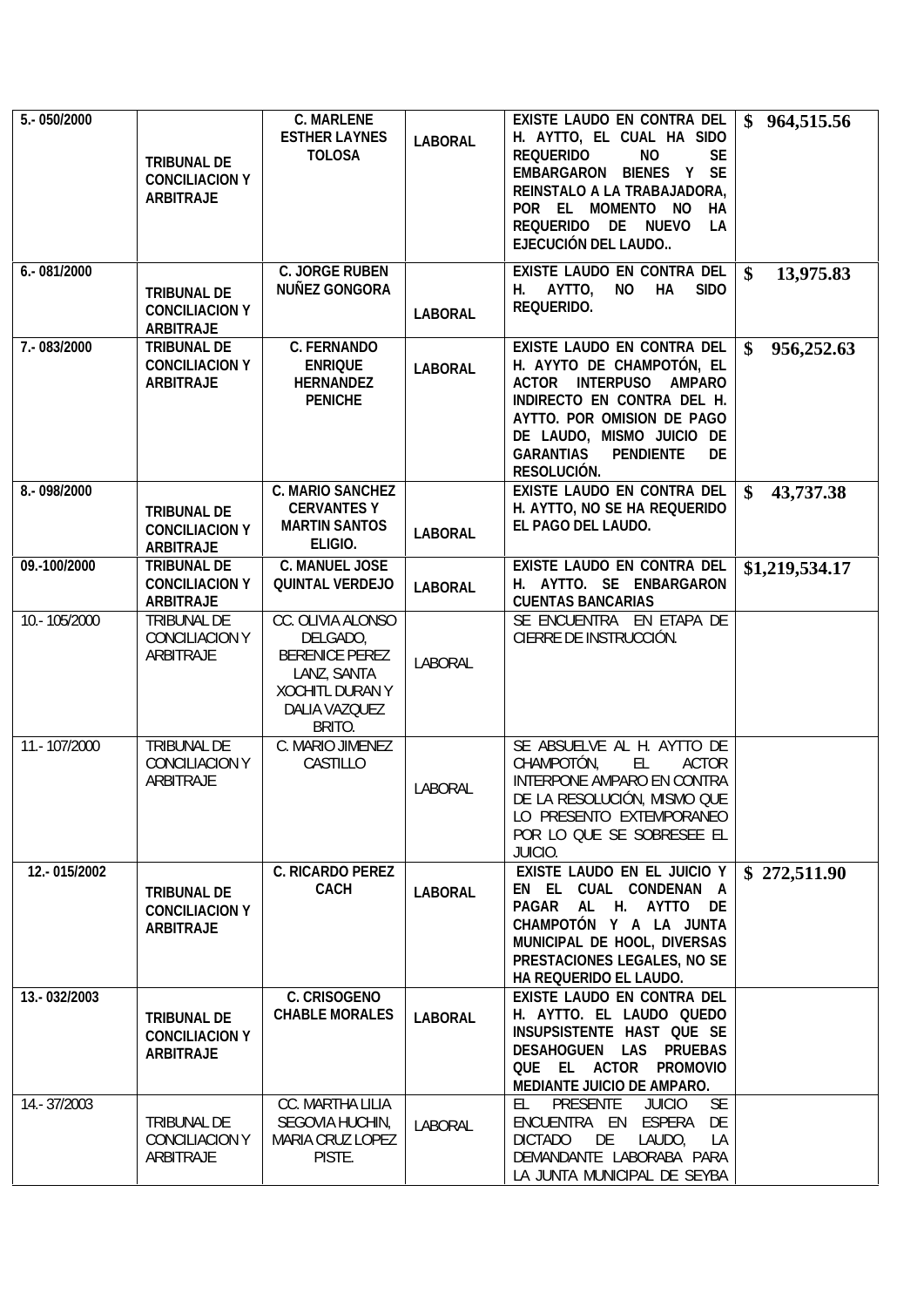|                |                                                                 |                                                                                                                                                                                         |                | <b>PLAYA</b>                                                                                                                                                                                                                                                                                                                                                                                                                                                                                                                        |                                                                      |
|----------------|-----------------------------------------------------------------|-----------------------------------------------------------------------------------------------------------------------------------------------------------------------------------------|----------------|-------------------------------------------------------------------------------------------------------------------------------------------------------------------------------------------------------------------------------------------------------------------------------------------------------------------------------------------------------------------------------------------------------------------------------------------------------------------------------------------------------------------------------------|----------------------------------------------------------------------|
| 15 .- 042/2003 | <b>TRIBUNAL DE</b><br><b>CONCILIACION Y</b><br><b>ARBITRAJE</b> | C. EDUARDO<br><b>VASCONCELOS</b><br><b>VELAZQUEZ, IRENE</b><br><b>ISIDRA CHAN DZIB</b><br><b>Y MARISOL</b><br>NOVELO DELGADO.                                                           | <b>LABORAL</b> | <b>EXISTE LAUDO EN CONTRA DEL</b><br>H. AYTTO YA FUE REQUERIDO<br>NO SE SEÑALARON BIENES A<br><b>EMBARGAR.</b>                                                                                                                                                                                                                                                                                                                                                                                                                      | \$550,709.90                                                         |
| 16 - 043/2003  | <b>TRIBUNAL DE</b><br><b>CONCILIACION Y</b><br><b>ARBITRAJE</b> | C. LILIA DEL PILAR<br><b>RAMREZ</b><br><b>MARTINEZ</b>                                                                                                                                  | <b>LABORAL</b> | EN EL PRESENTE JUICIO EXISTE<br>LAUDO EN CONTRA DEL H.<br>AYTTO Y D.I.F.                                                                                                                                                                                                                                                                                                                                                                                                                                                            | \$668,638.70                                                         |
| 17 .- 045/2003 | <b>TRIBUNAL DE</b><br><b>CONCILIACION Y</b><br><b>ARBITRAJE</b> | <b>C. CANDELARIO</b><br><b>MANUEL VELA</b><br><b>LEON, FRANCISCO</b><br><b>OFELIO RIVERA</b><br><b>MEDINA, MARIA</b><br><b>CANDELARIA AKE</b><br><b>QUEB Y MANUEL</b><br>ARTURO CU COB. | <b>LABORAL</b> | <b>EXISTE LAUDO EN CONTRA DEL</b><br>H. AYTTO.                                                                                                                                                                                                                                                                                                                                                                                                                                                                                      | \$3,597,809.08                                                       |
| 18 .- 046/2003 | <b>TRIBUNAL DE</b><br>CONCILIACION Y<br><b>ARBITRAJE</b>        | C. REYNALDO<br><b>AVILES CHABLE</b>                                                                                                                                                     | <b>LABORAL</b> | SE ENCUENTRA EN PROCESO EN<br>PERIODO DE PRUEBAS.                                                                                                                                                                                                                                                                                                                                                                                                                                                                                   |                                                                      |
| 19.-051/2003   | TRIBUNAL DE<br>CONCILIACION Y<br><b>ARBITRAJE</b>               | C. LAURA MARÍA<br><b>HAYDAR RIVERO</b>                                                                                                                                                  | <b>LABORAL</b> | EL JUICIO SE ENCUENTRA EN<br><b>PROCESO</b><br><b>SE</b><br><b>ENCUENTRA</b><br>PEDIENTE LA ETAPA DE CIERRE<br>DE INSTRUCCIÓN MISMO QUE<br>TIENE QUE SOLICITAR EL ACTOR.                                                                                                                                                                                                                                                                                                                                                            |                                                                      |
| 20.-063/2003   | <b>TRIBUNAL DE</b><br><b>CONCILIACION Y</b><br><b>ARBITRAJE</b> | C. LUCIA DEL<br><b>CARMEN ESPINOSA</b><br><b>VEGA</b>                                                                                                                                   | <b>LABORAL</b> | <b>EXISTE LAUDO EN CONTRA DEL</b><br>H. AYTTO, POR UN TOTAL DE<br>\$619,988.26,<br><b>ACTOR</b><br>ᄟ<br><b>INTERPUSO AMPARO INDIRECTO</b><br>POR OMISIÓN DE PAGO DE<br>LAUDO, YA EXISTE SENTENCIA<br><b>FIRME PARA DAR CUMPLIMIENTO</b><br>AL PAGO. EL DIA 24<br>DE<br><b>SE</b><br><b>DICIEMBRE</b><br>DE<br>2015<br>DEPOSITO CHEQUE ANTE<br>且<br>TRIBUNAL DE CONCILIAICÓN Y<br>ARBITRAJE DEL EDO. POR LA<br>CANTIDAD DE \$78,444.68, A<br>FAVOR DE LA ACTORA, NO SE<br>SABE A LA FECHA SI LA<br>INTERESADA YA LO HAYA<br>COBRADO. | \$541,543.58<br><b>CANTIDAD</b><br><b>RESTANTE A</b><br><b>PAGAR</b> |
| 21 .- 012/2004 | <b>TRIBUNAL DE</b><br>CONCILIACION Y<br><b>ARBITRAJE</b>        | C. AURA DEL<br>CARMEN CARDOZO                                                                                                                                                           | <b>LABORAL</b> | EL EXPEDIENTE SE ENCUENTRA<br>EN LA ETAPA DE PRUEBAS.                                                                                                                                                                                                                                                                                                                                                                                                                                                                               |                                                                      |
| 22 - 015/2004  | <b>TRIBUNAL DE</b><br><b>CONCILIACION Y</b><br><b>ARBITRAJE</b> | C. CARLOS JORGE<br><b>ARAGON GOMEZ</b>                                                                                                                                                  | <b>LABORAL</b> | <b>EXISTE LAUDO EN CONTRA DEL</b><br><b>H. AYUNTAMIENTO.</b>                                                                                                                                                                                                                                                                                                                                                                                                                                                                        | \$811,417.42                                                         |
| 23 - 033/2004  | <b>TRIBUNAL DE</b><br><b>CONCILIACION Y</b><br><b>ARBITRAJE</b> | <b>C. LUIS RODRIGEZ</b><br><b>BARBOSA</b>                                                                                                                                               | <b>LABORAL</b> | <b>EXISTE LAUDO EN CONTRA DEL</b><br>H. AYTTO.                                                                                                                                                                                                                                                                                                                                                                                                                                                                                      | $\mathbf{\$}$<br>60,987.50                                           |
| 24 - 034/2006  | <b>TRIBUNAL DE</b><br>CONCILIACION Y<br><b>ARBITRAJE</b>        | C. MANUEL<br><b>ANTONIO</b><br><b>VILLANUEVA PECH</b>                                                                                                                                   | <b>LABORAL</b> | EL JUICIO SE ENCUENTRA EN<br><b>ETAPA</b><br>DE DESAHOGO DE<br>PRUEBAS, QUEDA UNA PRUEBA<br>PENDIENTE POR DESAHOGAR EL<br>COTEJO Y<br>COMPULSA DEL                                                                                                                                                                                                                                                                                                                                                                                  |                                                                      |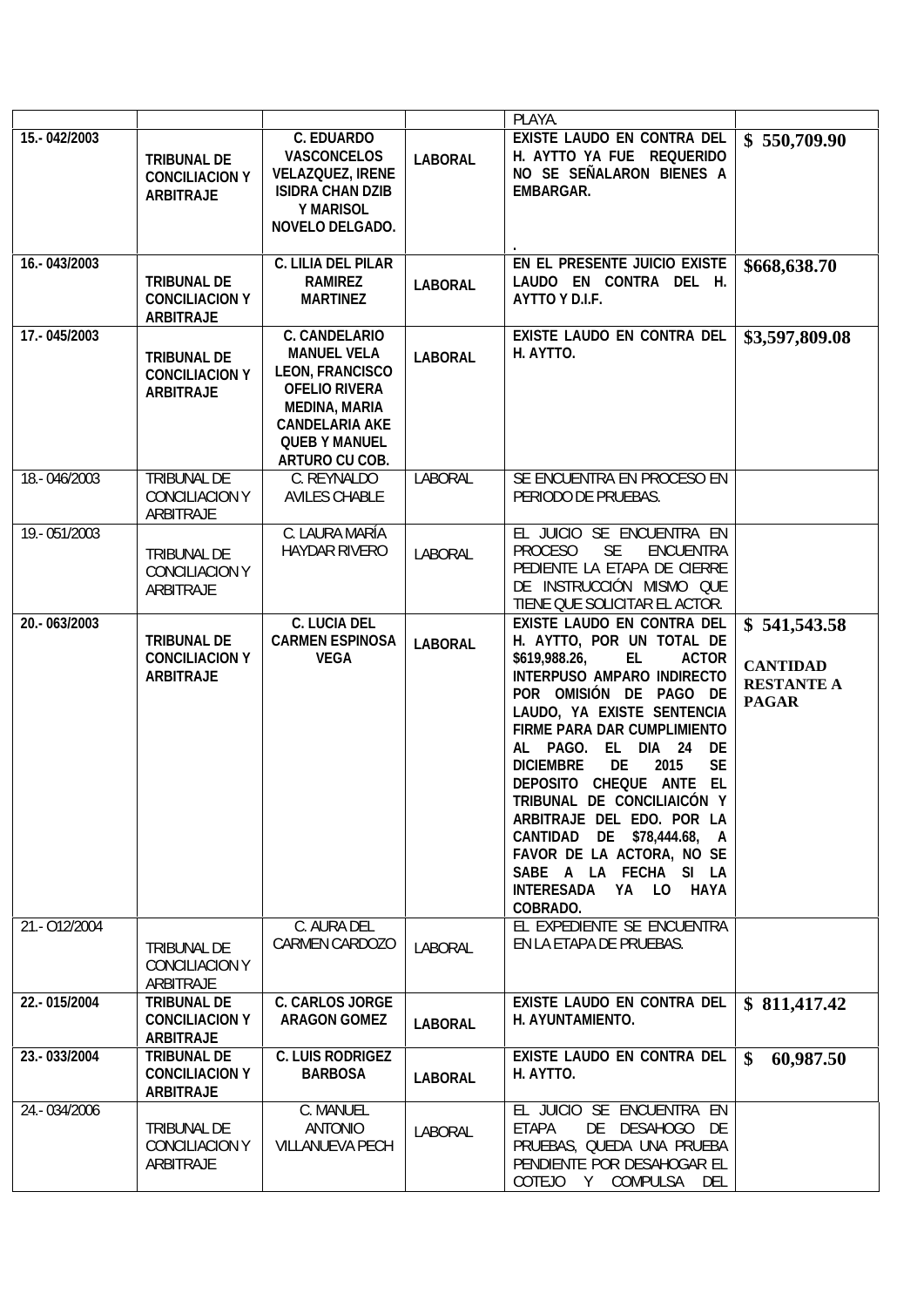|               |                       |                        |                | PODER DEL ACTOR, TODA VEZ                               |                  |
|---------------|-----------------------|------------------------|----------------|---------------------------------------------------------|------------------|
|               |                       |                        |                | QUE ERA APODERADO DEL H.                                |                  |
|               |                       |                        |                | AYYTO DE CHAMPOTÓN.                                     |                  |
| 25 - 035/2006 | <b>TRIBUNAL DE</b>    | C. JOSE DE JESUS       |                | SE ENCUENTRA EN ETAPA DE                                |                  |
|               | CONCILIACION Y        | <b>QUINTAL</b>         |                | ALEGATOS, ES<br><b>NECESARIO</b>                        |                  |
|               | <b>ARBITRAJE</b>      | <b>VILLANUEVA</b>      | <b>LABORAL</b> | CHECAR EL ÚLTIMO ACUERDO.                               |                  |
|               |                       |                        |                |                                                         |                  |
| 26.-047/2006  |                       | C. VIDAL GONGORA       |                | SE ENCUENTRA EN ETAPA DE                                |                  |
|               | <b>TRIBUNAL DE</b>    | <b>MEDINA</b>          | <b>LABORAL</b> | DESAHOGO DE PRUEBAS, ES                                 |                  |
|               | CONCILIACION Y        |                        |                | NECESARIO CHECAR EL ULTIMO                              |                  |
|               | <b>ARBITRAJE</b>      |                        |                | ACUERDO EMITIDO POR EL                                  |                  |
|               |                       |                        |                | <b>TRIBUNAL</b>                                         |                  |
| 27.-048/2006  | <b>TRIBUNAL DE</b>    | C. JULIANA DEL RIO     |                | SE ENCUENTRA EN ETAPA DE                                |                  |
|               | <b>CONCILIACION Y</b> | RODRIGUEZ DE LA        | <b>LABORAL</b> | DESAHOGO DE PRUEBAS.                                    |                  |
|               | <b>ARBITRAJE</b>      | <b>GALA</b>            |                |                                                         |                  |
| 28 - 078/06   | <b>TRIBUNAL DE</b>    | C - MIREYA             |                | SE ENCUENTRA EN ETAPA DE                                |                  |
|               | CONCILIACION Y        | <b>MORENO MENDEZ</b>   | <b>LABORAL</b> | DESAHOGO DE PRUEBAS.                                    |                  |
|               | <b>ARBITRAJE</b>      |                        |                |                                                         |                  |
|               | <b>TRIBUNAL DE</b>    | C. CONCEPCIÓN          |                | SE ENCUENTRA EN ETAPA DE                                |                  |
| 29 .- 088/06  | CONCILIACION Y        | <b>MORALES</b>         | <b>LABORAL</b> | CIERRE DE INSTRUCCION.                                  |                  |
|               | <b>ARBITRAJE</b>      | <b>GONZALEZ</b>        |                |                                                         |                  |
| 30.-092/06    | <b>TRIBUNAL DE</b>    | C. GUADALUPE CHI       |                | SE ENCUENTRA EL EXPEDIENTE                              |                  |
|               | CONCILIACION Y        | <b>GONZALEZ</b>        |                | PARA QUE SE DICTE LAUDO.                                |                  |
|               | <b>ARBITRAJE</b>      |                        | <b>LABORAL</b> |                                                         |                  |
|               |                       |                        |                |                                                         |                  |
|               | <b>TRIBUNAL DE</b>    | C. JUAN JOSE           |                | EL EXPEDIENTE SE ENCUENTRA                              |                  |
| 31 .- 03/2007 | CONCILIACION Y        | <b>MALDONADO</b>       | <b>LABORAL</b> | EN ETAPA DE CIERRE DE                                   |                  |
|               | <b>ARBITRAJE</b>      | <b>MARTINEZ</b>        |                | <b>INSTRUCCIÓN</b>                                      |                  |
| 32 - 09/2007  | <b>TRIBUNAL DE</b>    | C. JOSE DAVID          |                | SE ENCUENTRA EN ETAPA DE                                |                  |
|               | CONCILIACION Y        | <b>GONZALEZ</b>        |                | CIERRE DE INSTRUCCION.                                  |                  |
|               | <b>ARBITRAJE</b>      | <b>PEGUEROS</b>        | <b>LABORAL</b> |                                                         |                  |
|               |                       |                        |                |                                                         |                  |
| 33 - 017/2007 | <b>TRIBUNAL DE</b>    | C. CONCEPCIÓN          |                | EL PRESENTE EXPEDIENTE SE                               |                  |
|               | CONCILIACION Y        | <b>MORALES</b>         | <b>LABORAL</b> | ENCUENTRA EN PERIODO DE                                 |                  |
|               | <b>ARBITRAJE</b>      | <b>GONZALEZ</b>        |                | PRUEBAS.                                                |                  |
|               | TRIBUNAL DE           | C. MIREYA MORENO       |                | EL PRESENTE EXPEDIENTE SE                               |                  |
| 34 - 018/2007 | CONCILIACION Y        | <b>MENDEZ</b>          | <b>LABORAL</b> | ENCUENTRA EN ETAPA DE                                   |                  |
|               | <b>ARBITRAJE</b>      |                        |                | DASAHOGO DE PREUBAS.                                    |                  |
|               | <b>TRIBUNAL DE</b>    | C. CONCEPCION          |                | SE ENCUENTRA EN ETAPA DE                                |                  |
| 35.-032/2007  | CONCILIACION Y        | <b>MORALES</b>         | <b>LABORAL</b> | <b>DESAHOGO DE PRUEBAS.</b>                             |                  |
|               | <b>ARBITRAJE</b>      | <b>GONZALEZ</b>        |                |                                                         |                  |
| 36 - 033/2007 | TRIBUNAL DE           | C. MIREYA MORENO       |                | SE ENCUENTRA EN ETAPA DE                                |                  |
|               | CONCILIACION Y        | <b>MENDEZ</b>          | <b>LABORAL</b> | DESAHOGO DE PRUEBAS.                                    |                  |
|               | <b>ARBITRAJE</b>      |                        |                |                                                         |                  |
| 37.-035/2007  | <b>TRIBUNAL DE</b>    | C. GUADALUPE CHI       |                | ENCUENTRA EN ETAPA<br>SE.                               |                  |
|               | CONCILIACION Y        | <b>GONZALEZ</b>        |                | PROBATORIA,                                             |                  |
|               | <b>ARBITRAJE</b>      |                        | <b>LABORAL</b> |                                                         |                  |
| 38 - 054/2007 |                       |                        |                | EL PRESENTE EXPEDIENTE SE                               |                  |
|               | <b>TRIBUNAL DE</b>    | C. HUMBERTO            |                |                                                         |                  |
|               | CONCILIACION Y        | CORTEZ CU              | <b>LABORAL</b> | ENCUENTRA PARA DICTADO DE                               |                  |
|               | <b>ARBITRAJE</b>      |                        |                | LAUDO.                                                  |                  |
| 39 - 030/2008 | <b>TRIBUNAL DE</b>    | <b>C. FILOMENA</b>     |                | <b>EXISTE LAUDO EN CONTRA DE <math>\vert \\$</math></b> | 75,812.32        |
|               | <b>CONCILIACION Y</b> | CAHUICH CAHUICH        | <b>LABORAL</b> | <b>JUNTA MUNICIPAL</b><br>DE<br>LA I                    |                  |
|               | <b>ARBITRAJE</b>      |                        |                | CARRILLO PUERTO Y DEL H.                                |                  |
|               |                       |                        |                |                                                         |                  |
|               |                       |                        |                | <b>DE</b><br><b>AYUNTAMENTO</b>                         |                  |
|               |                       |                        |                | <b>CHAMPOTÓN, CAMPECHE.</b>                             |                  |
| 40.-063/2008  | <b>TRIBUNAL DE</b>    | <b>C. FERNANDO</b>     |                | <b>EXISTE LAUDO</b>                                     | 503,524.08<br>\$ |
|               | <b>CONCILIACION Y</b> | <b>OLIVARES TEJEDA</b> | <b>LABORAL</b> |                                                         |                  |
|               | <b>ARBITRAJE</b>      |                        |                |                                                         |                  |
| 41 - 185/2009 | <b>TRIBUNAL DE</b>    |                        |                | SE ENCUENTRA EN ETAPA DE                                |                  |
|               | CONCILIACION Y        | <b>MARTIN DE JESUS</b> |                | CIERRE DE INSTRUCCIONES                                 |                  |
|               | <b>ARBITRAJE</b>      | DIAZ CRUZ Y MARIO      | <b>LABORAL</b> |                                                         |                  |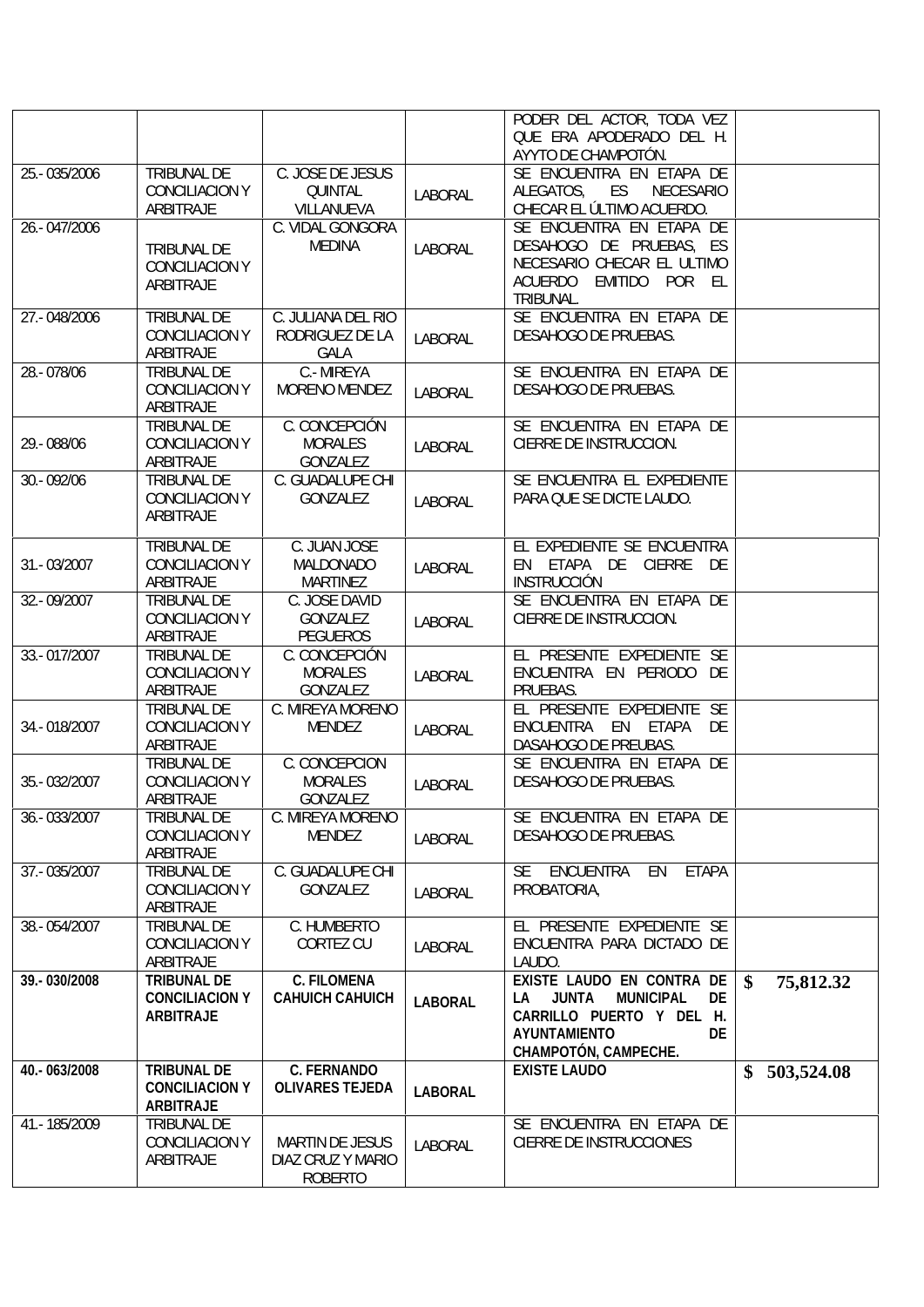|                |                                                          | <b>HERRERA LEON</b>                                                                                                                                                                                                                                                      |                |                                                                                                        |                 |
|----------------|----------------------------------------------------------|--------------------------------------------------------------------------------------------------------------------------------------------------------------------------------------------------------------------------------------------------------------------------|----------------|--------------------------------------------------------------------------------------------------------|-----------------|
| 42 .- 439/2009 | <b>JUNTA LOCAL DE</b><br><b>CONCILIACION</b>             | C. HIRLANDA<br><b>VERONICA TZEL</b><br><b>ACOSTA</b>                                                                                                                                                                                                                     | <b>LABORAL</b> | SE ENCUENTRA EL JUICIO EN<br>ETAPA DE PRUEBAS.                                                         |                 |
| 43 .- 18/2010  | <b>TRIBUNAL DE</b><br><b>CONCILIACION Y</b>              | <b>JAZMIN JANET</b><br><b>CHIN JIMENEZ</b>                                                                                                                                                                                                                               | <b>LABORAL</b> | <b>EXISTE LAUDO</b>                                                                                    | \$<br>11,101.47 |
|                | <b>ARBITRAJE</b>                                         |                                                                                                                                                                                                                                                                          |                |                                                                                                        |                 |
| 44 .- 25/2010  | <b>TRIBUNAL DE</b><br>CONCILIACION Y<br><b>ARBITRAJE</b> | C. JOSE GABRIEL<br>CHI CABRERA                                                                                                                                                                                                                                           | <b>LABORAL</b> | SE ENCUENTRA EN ETAPA DE<br>DICTADO DE LAUDO                                                           |                 |
| 45 .- 033/2010 | <b>TRIBUNAL DE</b><br>CONCILIACION Y<br><b>ARBITRAJE</b> | C. ADRIAN<br><b>HERNANDEZ</b><br><b>HAYDAR</b>                                                                                                                                                                                                                           | <b>LABORAL</b> | SE ENCUENTRA EN ETAPA DE<br>DICTADO DE LAUDO                                                           |                 |
| 46 - 032/2011  | <b>TRIBUNAL DE</b><br>CONCILIACION Y<br><b>ARBITRAJE</b> | <b>IRENE I. CHAN DZIB</b>                                                                                                                                                                                                                                                | <b>LABORAL</b> | SE ENCUENTRA EN ETAPA DE<br>PRUEBAS.                                                                   |                 |
| 47 .- 058/2011 | <b>TRIBUNAL DE</b><br>CONCILIACION Y<br><b>ARBITRAJE</b> | LUCIA DEL C.<br><b>ESPINOZA VEGA</b>                                                                                                                                                                                                                                     | <b>LABORAL</b> | SE ENCUENTRA EN ETAPA DE<br>PRUEBAS.                                                                   |                 |
| 48 .- 091/2011 | <b>TRIBUNAL DE</b><br>CONCILIACION Y<br><b>ARBITRAJE</b> | YENINE E.<br><b>MARTINEZ</b><br>GUTIERREZ(HOOL)                                                                                                                                                                                                                          | <b>LABORAL</b> | SE ENCUENTRA EN ETAPA DE<br>ALEGATOS.                                                                  |                 |
| 49 .- 159/2012 | <b>TRIBUNAL DE</b><br>CONCILIACION Y<br><b>ARBITRAJE</b> | PAOLA CITLATI<br>FRANCO PEREZ<br>PEDRO E.<br>CARDEÑAS DZUL<br><b>FABIOLA SANCHEZ</b><br>CAJÚN, CARMEN<br><b>ENRIQUE</b><br><b>GONZALEZ SOLIS,</b><br><b>JAVIER RUIZ</b><br><b>HERNANDEZ,</b><br>ARACELLY JAIMES<br><b>BUENFILY</b><br>MARICELA DEL S.<br>SOBERANIS DURÁN | <b>LABORAL</b> | SE ENCUENTRA EN ETAPA DE<br><b>PRUEBAS</b>                                                             |                 |
| 50 - 179/2012  | <b>TRIBUNAL DE</b><br>CONCILIACION Y<br><b>ARBITRAJE</b> | C. CARLOS<br>ARAGÓN<br>GOMEZ                                                                                                                                                                                                                                             | <b>LABORAL</b> | SE ENCUENTRA EN ETAPA DE<br><b>PRUEBAS</b>                                                             |                 |
| 51 - 199/2012  | <b>JUNTA LOCAL DE</b><br><b>CONCILIACIÓN</b>             | C. FELIPE<br>PEREZ<br>ARJONA                                                                                                                                                                                                                                             | <b>LABORAL</b> | SE ENCUENTRA EN ETAPA DE<br><b>PRUEBAS</b>                                                             |                 |
| 52 - 204/2012  | TRIBUNAL DE<br>CONCILIACION Y<br><b>ARBITRAJE</b>        | <b>CITLALY</b><br><b>RODRIGUEZ</b><br><b>CHAVEZ</b>                                                                                                                                                                                                                      | <b>LABORAL</b> | SE SEÑALA COMO FECHA EL 02<br>MARZO DE 2015 LLEVARSE<br>ACABO LA DILIGENCIA DE<br><b>RESINTALACIÓN</b> |                 |
| 53 - 206/2012  | TRIBUNAL DEL<br>CONCILIACIÓN Y<br><b>ARBITRAJE</b>       | C. LISEYDA<br>I. DÍAZ<br>GONZÁLEZ                                                                                                                                                                                                                                        | <b>LABORAL</b> | SE ENCUENTRA EN ETAPA DE<br><b>PRUEBAS</b>                                                             |                 |
| 54 .- 446/2012 | <b>JUNTA LOCAL DE</b><br><b>CONCILIACION</b>             | <b>CORALIA GUZMAN</b><br><b>MENDOZA</b>                                                                                                                                                                                                                                  | <b>LABORAL</b> | SE ENCUENTRA EN ETAPA<br>DE PRUEBAS                                                                    |                 |